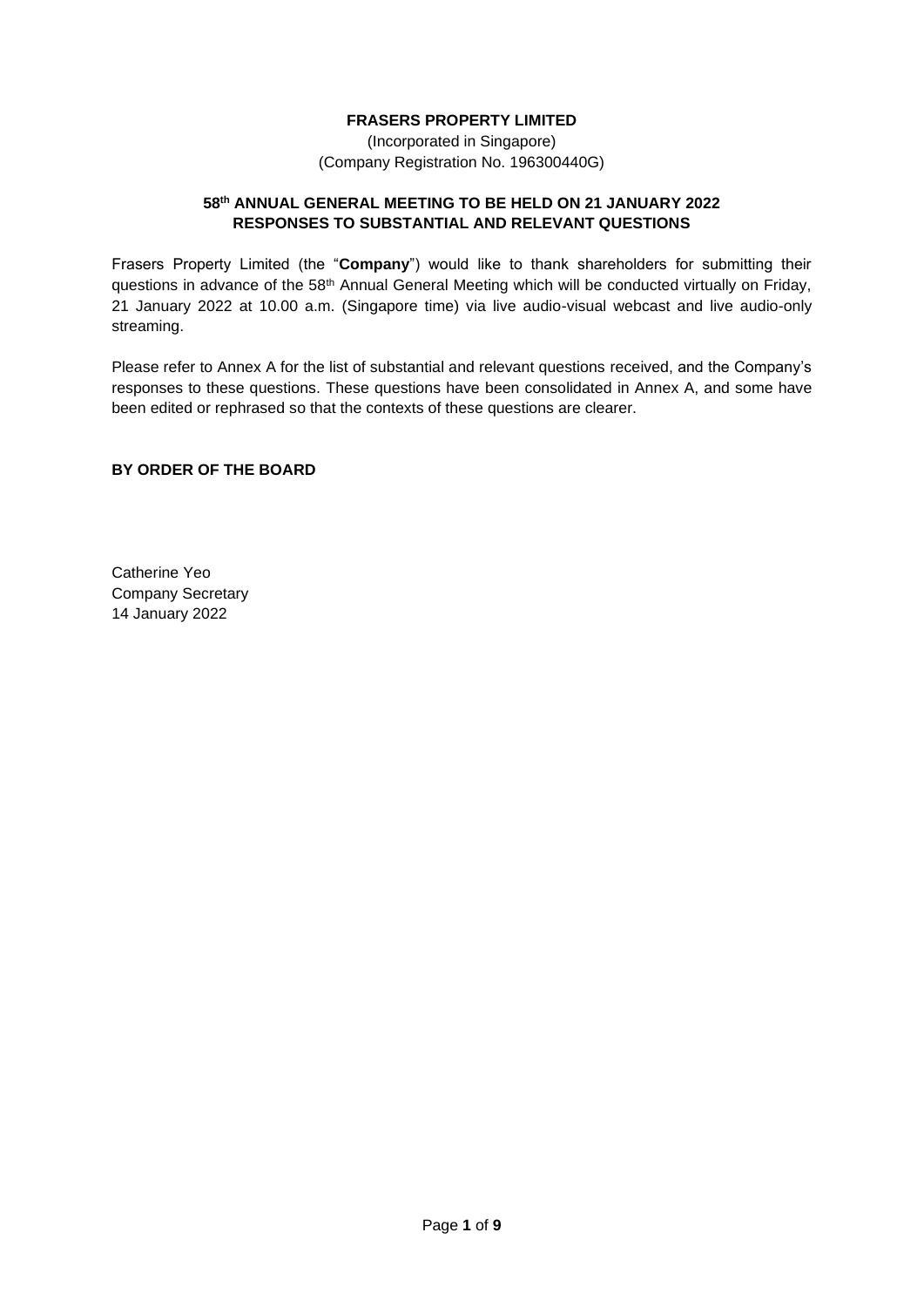**ANNEX A: RESPONSES TO THE SUBSTANTIAL AND RELEVANT QUESTIONS RECEIVED FROM SHAREHOLDERS OF FRASERS PROPERTY LIMITED (THE "COMPANY", "FPL" OR "FRASERS PROPERTY", AND TOGETHER WITH ITS SUBSIDIARIES, THE "GROUP")**

|                | <b>STRATEGY AND OUTLOOK</b>                                                                                                                                                                                                                                                                                                                                                                                                             |
|----------------|-----------------------------------------------------------------------------------------------------------------------------------------------------------------------------------------------------------------------------------------------------------------------------------------------------------------------------------------------------------------------------------------------------------------------------------------|
| Q1             | In light of the challenges in the property development sector, will the Company consider<br>restructuring its property development business and spinning off other business divisions<br>so that it can focus on its investment properties and fee income business? This may result<br>in a better reflection of Frasers Property's business and valuation.                                                                             |
|                | Response to Q1:                                                                                                                                                                                                                                                                                                                                                                                                                         |
|                | We are always open to exploring options to create value for shareholders. Currently we<br>are focused on executing our strategies, which are:                                                                                                                                                                                                                                                                                           |
|                | Maintaining a rigorous and disciplined approach towards active management of<br>$\bullet$<br>the Group's portfolio to ensure that strategic platforms and assets are optimised<br>for the long-term benefit of shareholders - and capitalising on opportunities for<br>value creation;                                                                                                                                                  |
|                | Exercising financial discipline and effective capital management; and<br>Executing operational enhancements that drive productivity and efficiency.<br>$\bullet$                                                                                                                                                                                                                                                                        |
|                | As real estate segments converge amid trends such as the accelerated rise of<br>e-commerce and work-from-home arrangements, our capabilities in mixed-use property<br>development and management, as well as placemaking, are important differentiators.                                                                                                                                                                                |
|                | Having platforms with the right focus, relevant scale, and strong local expertise have been<br>critical to how we have navigated through business challenges. These platforms have<br>given FPL a sustained competitive advantage, while placing the Group in a stronger<br>position to deliver long-term shareholder value.                                                                                                            |
|                | We continually review our business structure and, should there be any viable opportunities<br>to meaningfully increase shareholder value in a sustainable manner, we will pursue them.<br>We will continue to evolve the organisation and develop our people to better align with,<br>and support, our strategic objectives, whilst enhancing productivity and exercising financial<br>prudence to further strengthen the Group's base. |
| Q <sub>2</sub> | Does Frasers Property have any plans to list a new REIT(s) on the SGX in 2022? If yes,<br>which asset classes will the REIT(s) focus on?                                                                                                                                                                                                                                                                                                |
|                | Response to Q2:                                                                                                                                                                                                                                                                                                                                                                                                                         |
|                | Our REITs platform is strategically important to the Group. Over the years, we have built<br>our REITs platform to a credible scale with a listed REIT for each non-residential asset<br>class that the Group has exposure to. There are no plans to list another REIT at this point<br>in time.                                                                                                                                        |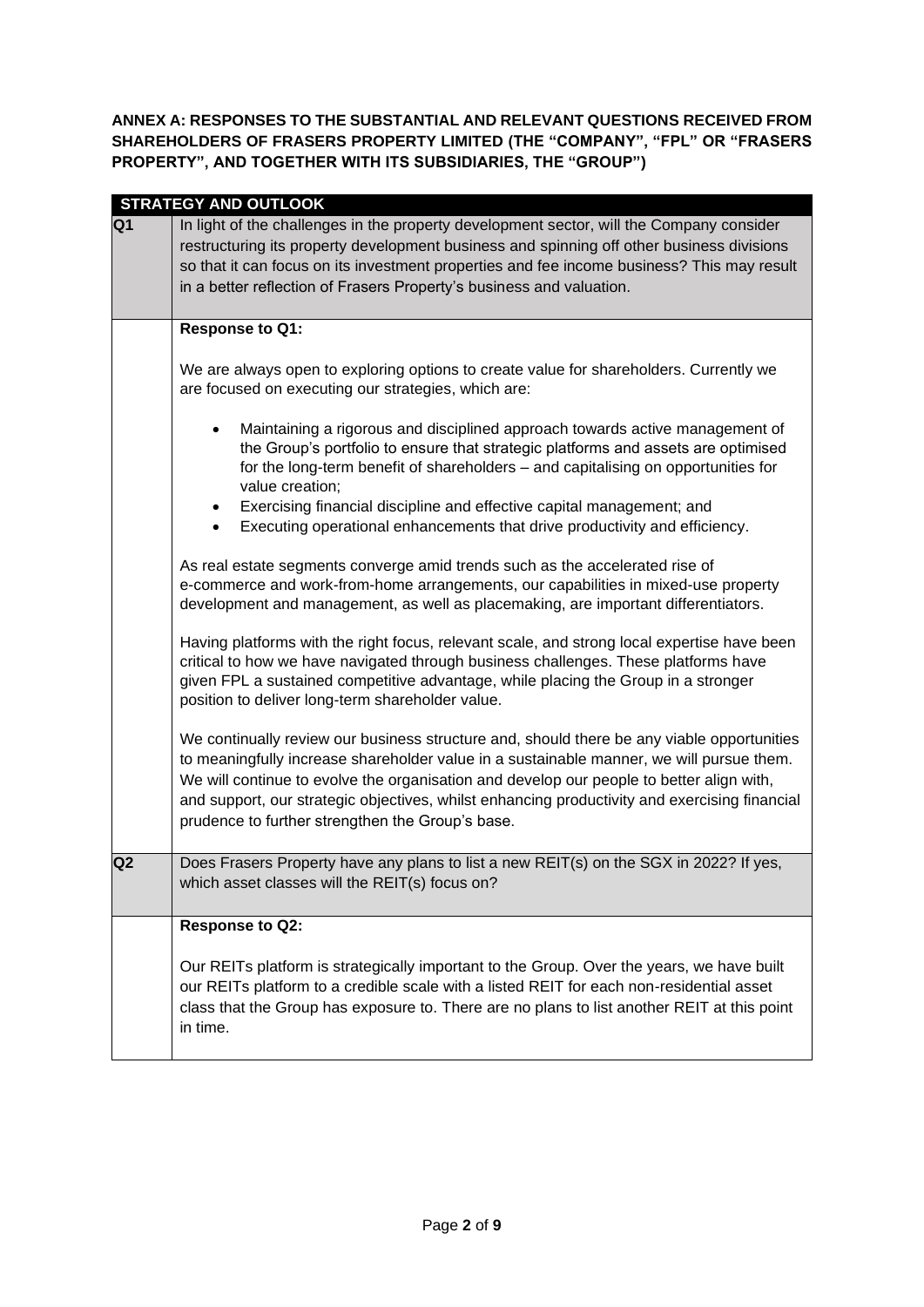| Q3 | Will Frasers Property consider merging Frasers Property Thailand Industrial Freehold &<br>Leasehold Real Estate Investment Trust ("FTREIT") with Frasers Logistics & Commercial<br>Trust ("FLCT") to create an enlarged industrial REIT?                                                                                                                                                                                                                                                                                                                                                                                                                                                                                                                                                                                  |
|----|---------------------------------------------------------------------------------------------------------------------------------------------------------------------------------------------------------------------------------------------------------------------------------------------------------------------------------------------------------------------------------------------------------------------------------------------------------------------------------------------------------------------------------------------------------------------------------------------------------------------------------------------------------------------------------------------------------------------------------------------------------------------------------------------------------------------------|
|    | Response to Q3:                                                                                                                                                                                                                                                                                                                                                                                                                                                                                                                                                                                                                                                                                                                                                                                                           |
|    | Frasers Property Thailand and its REITs, FTREIT and Golden Ventures Leasehold REIT,<br>are separately listed on the Stock Exchange of Thailand. They, as well as FLCT, each<br>have their own boards with independent directors. These boards act in the best interest of<br>each of their constituent shareholders/unitholders, including assessing the merits of<br>mergers and capital market initiatives. We do note that Thailand has foreign ownership<br>laws for real estate which restrict foreign ownership to below 50%. Such considerations<br>mean that any form of merger between the Group's Thai entities and non-Thai entities may<br>be impracticable.                                                                                                                                                  |
|    | Having said that, we recognise that there are opportunities for the Group's various<br>business entities to leverage its collective experience for growth. In this regard, Frasers<br>Property Thailand and Frasers Property Industrial have been collaborating closely, sharing<br>market intelligence and leveraging their combined networks and existing strong<br>connections to enhance Frasers Property's value proposition to customers.                                                                                                                                                                                                                                                                                                                                                                           |
|    | <b>SHAREHOLDER RETURNS</b>                                                                                                                                                                                                                                                                                                                                                                                                                                                                                                                                                                                                                                                                                                                                                                                                |
| Q4 | The proposed dividend for FY21 is significantly lower than the dividends paid before the<br>COVID-19 pandemic despite attributable profit returning to pre-COVID-19 levels. What are<br>FPL's plans for dividends in FY22? Are there plans to restore dividends to pre-COVID-19<br>levels or higher?                                                                                                                                                                                                                                                                                                                                                                                                                                                                                                                      |
|    | Response to Q4:                                                                                                                                                                                                                                                                                                                                                                                                                                                                                                                                                                                                                                                                                                                                                                                                           |
|    | We appreciate shareholders' support and understand that shareholders want to see a<br>return on their investment.                                                                                                                                                                                                                                                                                                                                                                                                                                                                                                                                                                                                                                                                                                         |
|    | We are mindful that dividends need to be a function of sustainable earnings. In keeping<br>with the Group's efforts to maintain financial flexibility in light of the ongoing COVID-19<br>pandemic, FPL's Board proposed a first and final dividend of 2.0 Singapore cents per<br>share for FY21, which is higher than the first and final dividend of 1.5 Singapore cents per<br>share declared for FY20. Based on core earnings, the dividend for FY21 translates to a<br>payout ratio of approximately 20% <sup>1</sup> , including a one-time non-cash accounting gain in<br>FY21 from change in use of a portfolio of industrial and logistics properties. The payout<br>ratio excluding this one-time accounting gain is approximately 53%, which is largely<br>comparable to historical payout ratio pre-COVID-19. |
|    | It is pertinent to note that the business environment remains uncertain, albeit green shoots<br>are showing. The Board and management team of Frasers Property will continue to<br>monitor the evolving COVID-19 situation closely and will review our position over the<br>course of FY22.                                                                                                                                                                                                                                                                                                                                                                                                                                                                                                                               |
|    | As previously disclosed in the Introductory Document issued by the Company on 28<br>October 2013 in connection with its listing on the SGX-ST, the Company intends to<br>recommend dividends of up to 75% of its net profit after tax after considering factors such                                                                                                                                                                                                                                                                                                                                                                                                                                                                                                                                                      |

<sup>1</sup> Based on core earnings before distribution to perpetual securities holders.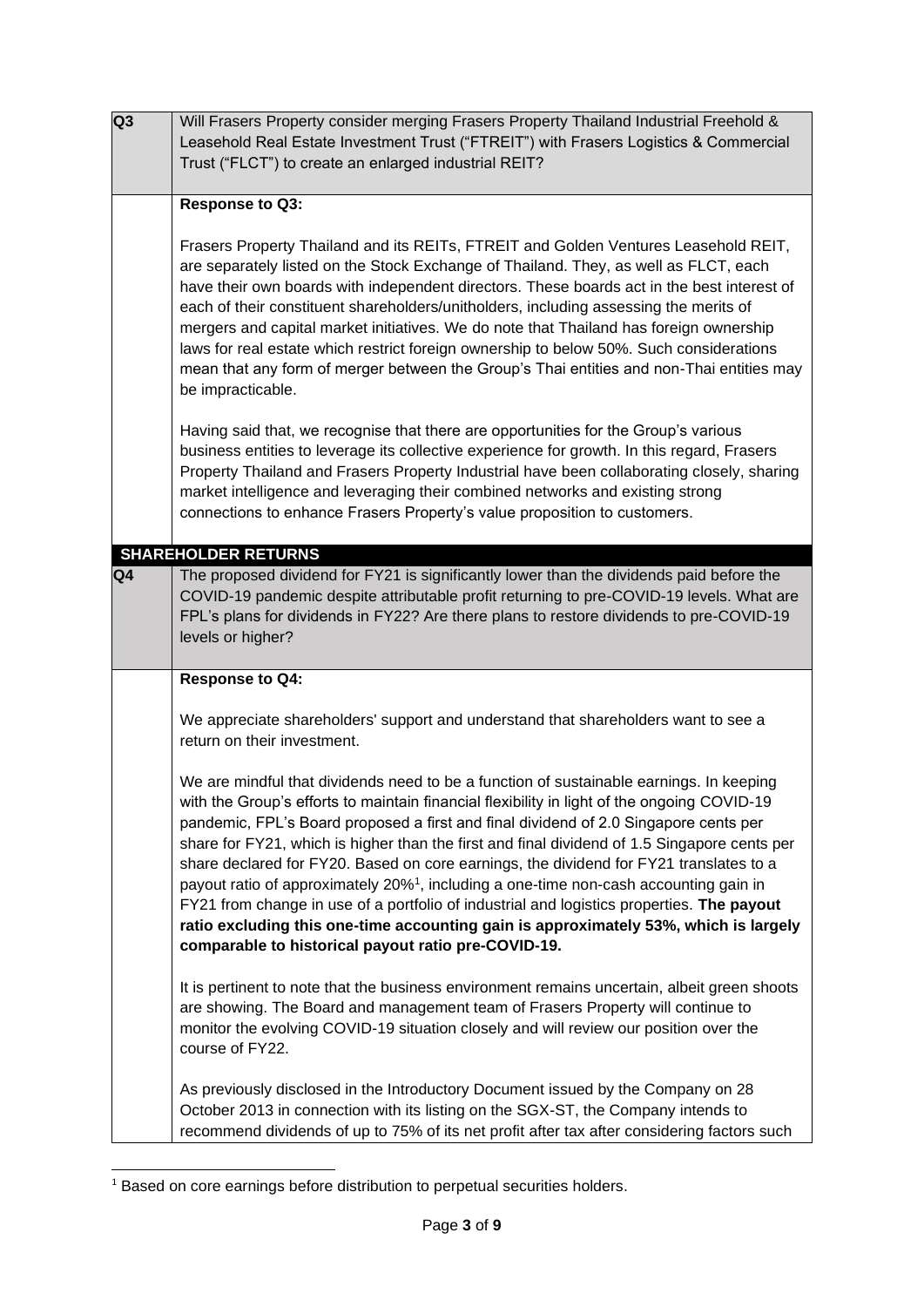| Q <sub>5</sub> | as its level of cash and reserves, results of operations, business prospects, capital<br>requirements and surplus, general financial condition, contractual restrictions, the absence<br>of any circumstances which might reduce the amount of reserves available to pay<br>dividends and other factors relevant to the Board (including the expected financial<br>performance of the Company).<br>What is the rationale for renewing the Company's Share Purchase Mandate given that as<br>at 29 November 2021, only approximately 11% of the issued shares are held in public<br>hands? Will the Company consider discontinuing this mandate since a larger free float<br>may improve the liquidity and value of the shares? |
|----------------|--------------------------------------------------------------------------------------------------------------------------------------------------------------------------------------------------------------------------------------------------------------------------------------------------------------------------------------------------------------------------------------------------------------------------------------------------------------------------------------------------------------------------------------------------------------------------------------------------------------------------------------------------------------------------------------------------------------------------------|
|                |                                                                                                                                                                                                                                                                                                                                                                                                                                                                                                                                                                                                                                                                                                                                |
|                | Response to Q5:                                                                                                                                                                                                                                                                                                                                                                                                                                                                                                                                                                                                                                                                                                                |
|                | In line with market practice, we are seeking shareholders' approval for the renewal of<br>Frasers Property's Share Purchase Mandate at the 2021 AGM to provide us with greater<br>flexibility in managing the Company's capital and maximising returns to its shareholders. If<br>and when the Company has capital and surplus funds which are well in excess of its<br>financial needs and growth plans, the Share Purchase Mandate will provide the Company<br>with the flexibility to undertake share repurchases at any time, subject to market<br>conditions, during the period when the Share Purchase Mandate is in force.                                                                                              |
|                | The purchase or acquisition of shares will only be undertaken if it can benefit FPL and its<br>shareholders. Shareholders should note that purchases or acquisitions of shares pursuant<br>to the Share Purchase Mandate need not and may not be carried out to the full limit as<br>authorised.                                                                                                                                                                                                                                                                                                                                                                                                                               |
|                | Since its listing on the SGX-ST, Frasers Property has not undertaken any share<br>repurchases.                                                                                                                                                                                                                                                                                                                                                                                                                                                                                                                                                                                                                                 |
| Q <sub>6</sub> | What is the management team's strategy for improving the share price performance and<br>trading liquidity of FPL's shares?                                                                                                                                                                                                                                                                                                                                                                                                                                                                                                                                                                                                     |
|                | <b>Response to Q6:</b>                                                                                                                                                                                                                                                                                                                                                                                                                                                                                                                                                                                                                                                                                                         |
|                | We understand that shareholders wish to see total shareholder returns increase over time.<br>As share price movements and trading liquidity are subject to market forces beyond our<br>control, our focus remains on laying the foundation for a future-ready business.                                                                                                                                                                                                                                                                                                                                                                                                                                                        |
|                | We want to ensure we are evolving to have a business model that is driven by a<br>disciplined 'investor mindset'. As we navigate through the COVID-19 crisis, we are<br>focusing on improving our returns and further developing core capabilities through<br>innovation, digitalisation and technology, as well as making progress with environmental,<br>social and governance practices. Our ongoing evolution to build business and financial<br>resilience for future readiness remains a priority for management and the Board.                                                                                                                                                                                          |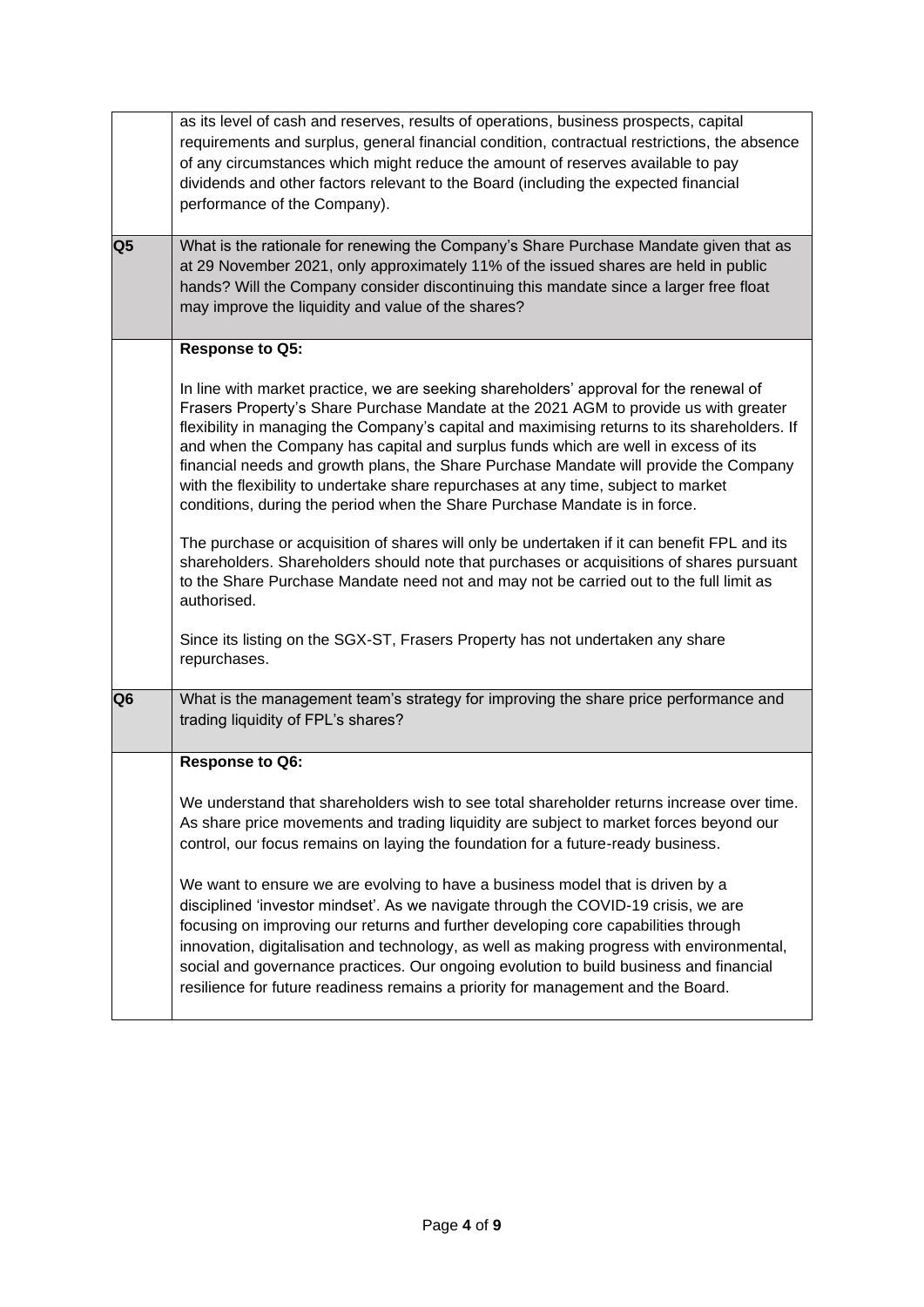|    | <b>CAPITAL MANAGEMENT</b>                                                                                                                                                                                                                                                                                                                                                                                                                                                                                                                                                                                                                                                                                                                                      |
|----|----------------------------------------------------------------------------------------------------------------------------------------------------------------------------------------------------------------------------------------------------------------------------------------------------------------------------------------------------------------------------------------------------------------------------------------------------------------------------------------------------------------------------------------------------------------------------------------------------------------------------------------------------------------------------------------------------------------------------------------------------------------|
| Q7 | How has Frasers Property utilised proceeds raised from the Rights Issue to strengthen its<br>industrial and logistics business?                                                                                                                                                                                                                                                                                                                                                                                                                                                                                                                                                                                                                                |
|    | Response to Q7:                                                                                                                                                                                                                                                                                                                                                                                                                                                                                                                                                                                                                                                                                                                                                |
|    | We have a healthy development pipeline that will allow us to capture opportunities,<br>providing visibility of delivering further growth of our industrial and logistics portfolio, as<br>well as our commercial and business parks portfolio. Our ability to create value through<br>development in addition to acquiring, operating and recycling capital well, is an important<br>differentiator for us.                                                                                                                                                                                                                                                                                                                                                    |
|    | In FY21, we completed around 313,000 sqm of industrial and logistics projects, as well as<br>commercial and business park development projects. Across the Group, the development<br>pipeline to be delivered over the next two financial years in these two asset classes stand<br>at approximately 663,000 sqm as at 30 September 2021. About half of that comprises<br>development projects being undertaken in Australia and Europe by Frasers Property<br>Industrial, with total gross development value of around S\$751 million.                                                                                                                                                                                                                        |
|    | As announced in the Rights Issue Offering Information Statement dated 8 March 2021,<br>FPL has allocated S\$700 million of the proceeds to the acquisitions, investments, capital<br>expenditure and development of industrial, logistics and business park assets. As stated<br>on the revised page 407 of FPL Annual Report 2021 (digital version), as at 23 December<br>2021, S\$258.7 million from the gross proceeds has been used to fund the acquisition,<br>investment, capital expenditure and development of industrial and logistics assets, while<br>another S\$1.0 million was used to pay transactions costs incurred in connection with the<br>Rights Issue. The balance of gross proceeds from the Rights Issue stands at S\$900.1<br>million. |
|    | We will provide updates as and when there are material developments on how the funds<br>have been utilised.                                                                                                                                                                                                                                                                                                                                                                                                                                                                                                                                                                                                                                                    |
| Q8 | As announced on 23 December 2021, FPL's indirect wholly-owned subsidiary Suzhou<br>Sing He Xiang Management Consultancy Co ("SHX") did not proceed with its proposed<br>participation in a potential investment in land. Was part of the proceeds raised from FPL's<br>Rights Issue intended for this usage? How much of the proceeds remain after this?                                                                                                                                                                                                                                                                                                                                                                                                       |
|    | Response to Q8:                                                                                                                                                                                                                                                                                                                                                                                                                                                                                                                                                                                                                                                                                                                                                |
|    | The proceeds from the Rights Issue were not intended for this proposed investment.                                                                                                                                                                                                                                                                                                                                                                                                                                                                                                                                                                                                                                                                             |
|    | See also our response to Q7 above on the utilisation of proceeds from the Rights Issue.                                                                                                                                                                                                                                                                                                                                                                                                                                                                                                                                                                                                                                                                        |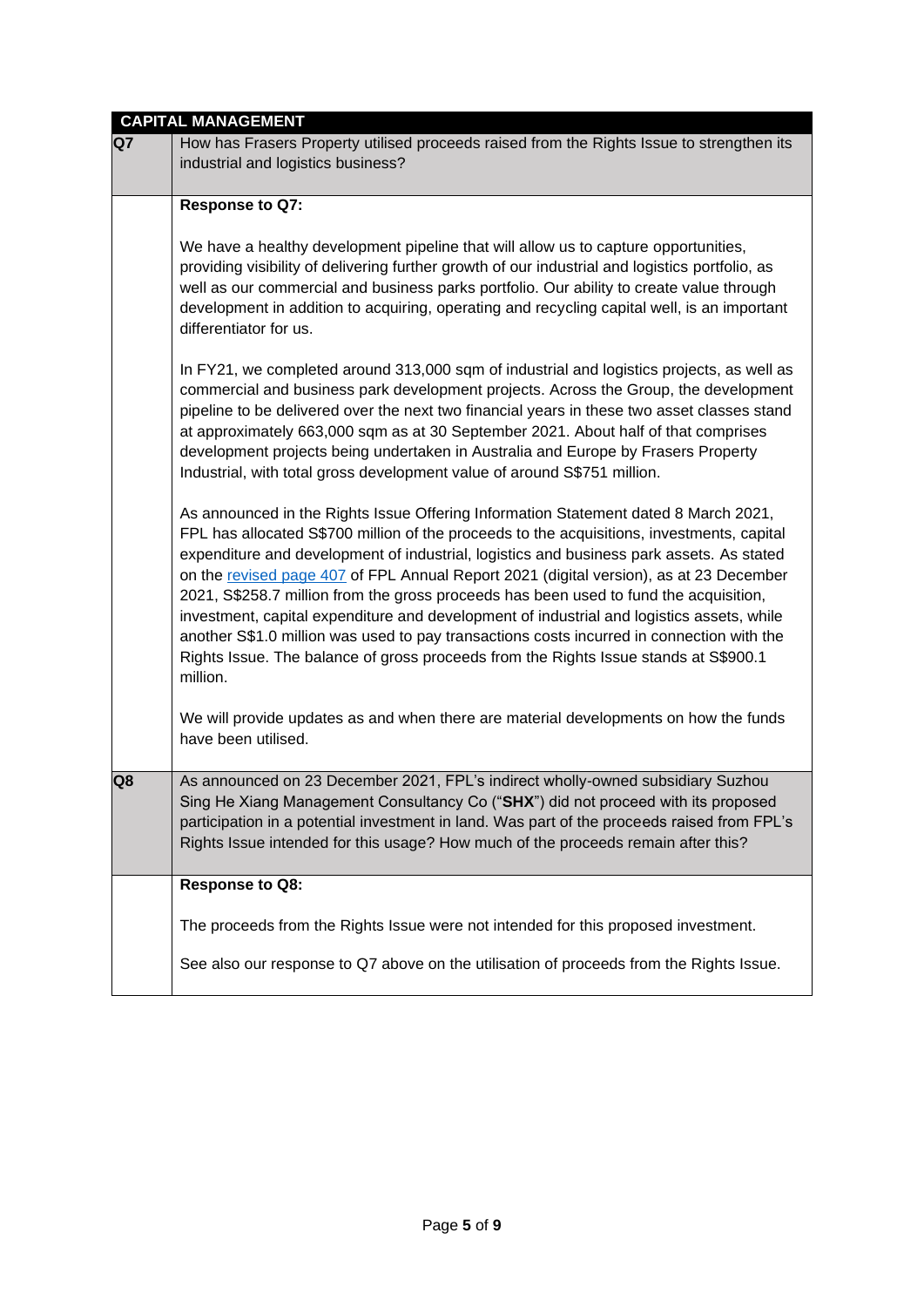| Q <sub>9</sub>  | Why did the average cost of debt on a portfolio basis remain flat at 2.3% for FY21 and<br>FY20 despite a low interest rate environment over most of FY21?                                                                                                                                                                                                                                                                                                                                                                                                                                     |
|-----------------|-----------------------------------------------------------------------------------------------------------------------------------------------------------------------------------------------------------------------------------------------------------------------------------------------------------------------------------------------------------------------------------------------------------------------------------------------------------------------------------------------------------------------------------------------------------------------------------------------|
|                 | Response to Q9:                                                                                                                                                                                                                                                                                                                                                                                                                                                                                                                                                                               |
|                 | Our Group maintains active relationships with a large network of banking partners globally<br>and receives very strong support from our relationship banks across all segments of<br>Frasers Property's business.                                                                                                                                                                                                                                                                                                                                                                             |
|                 | In managing the Group's interest rate profile, we consider the interest rate outlook, the<br>expected cash flow generated from business operations, debt maturity profiles, banking<br>and debt provider relationships, the holding period of long-term investments as well as any<br>acquisition and divestment plans. We manage interest cost by maintaining a prudent mix<br>of fixed and floating rate borrowings.                                                                                                                                                                        |
|                 | On a portfolio basis, over the course of FY21, we increased the proportion of the Group's<br>borrowings in fixed rates from 61.8% as at 30 September 2020 to 75.4% as at 30<br>September 2021. Notwithstanding the 13.6 percentage point increase in the Group's fixed<br>rate debt, we were able to maintain average cost of debt on a portfolio basis at 2.3% per<br>annum.                                                                                                                                                                                                                 |
| Q10             | Does Frasers Property have an annual target for divestments?                                                                                                                                                                                                                                                                                                                                                                                                                                                                                                                                  |
|                 | Response to Q10:                                                                                                                                                                                                                                                                                                                                                                                                                                                                                                                                                                              |
|                 | Active asset management has always been part of FPL's capital management strategy<br>and we will continue to explore all options in relation to our portfolio of investment<br>properties that are in line with our strategic and investment objectives.                                                                                                                                                                                                                                                                                                                                      |
|                 | We do not publicise any annual target for our capital recycling. Our focus is to generate<br>sustainable returns for the Group and for our shareholders. Every divestment is<br>undertaken as part of our broader capital management strategy and active portfolio<br>management.                                                                                                                                                                                                                                                                                                             |
| Q <sub>11</sub> | Will Frasers Property consider selling its non-core assets to raise funds in the future<br>instead of undertaking a rights issue or share placement?                                                                                                                                                                                                                                                                                                                                                                                                                                          |
|                 | Response to Q11:                                                                                                                                                                                                                                                                                                                                                                                                                                                                                                                                                                              |
|                 | As stewards of shareholders' funds, it is our responsibility to optimise return on capital.<br>Maintaining a prudent capital management policy is a key aspect of that and we consider<br>all fundraising options carefully. Key considerations in determining the appropriate<br>fundraising option include the prevailing business environment, our short- to medium-term<br>business outlook, the costs associated with the different fundraising options, the effect on<br>the Group's capital structure, and implications on the Group's ability to grow long-term<br>shareholder value. |
|                 | Active asset management and capital recycling, which includes divestments of non-core<br>assets, has always been part of FPL's capital management strategy and we will continue<br>to explore all options in relation to our portfolio of investment properties that are in line with<br>our investment objectives. These options include injecting the assets into our REITs or<br>divesting to third parties.                                                                                                                                                                               |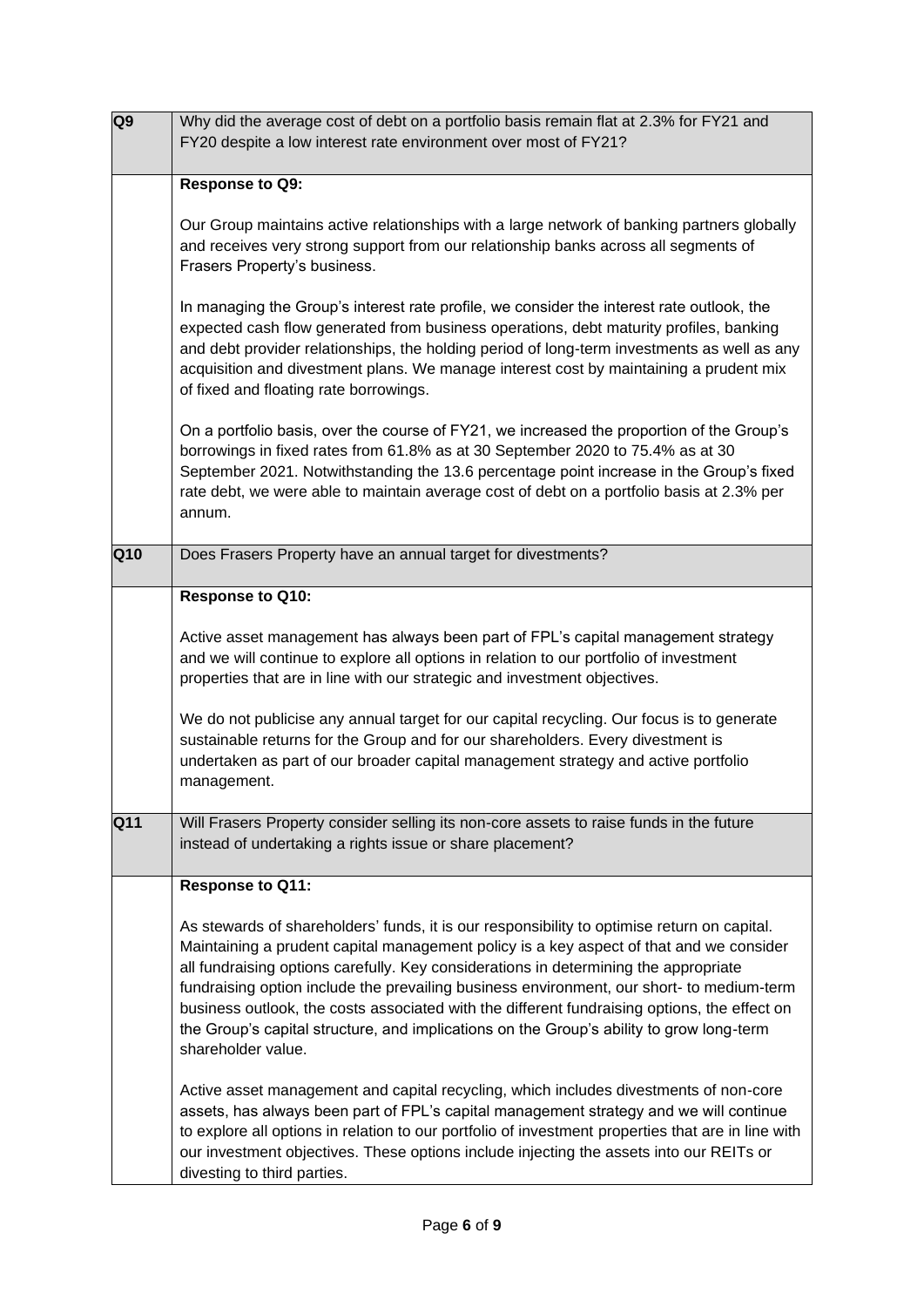|     | <b>REMUNERATION</b>                                                                                                                                                                                                                                                                                                                                                                                                                                                                                                                                                                                                                                                                                                                                                                                                                |
|-----|------------------------------------------------------------------------------------------------------------------------------------------------------------------------------------------------------------------------------------------------------------------------------------------------------------------------------------------------------------------------------------------------------------------------------------------------------------------------------------------------------------------------------------------------------------------------------------------------------------------------------------------------------------------------------------------------------------------------------------------------------------------------------------------------------------------------------------|
| Q12 | The proposed increase of S\$500,000 in Directors' fees is substantial. Why is FPL asking<br>for more Directors' fees this year? Are the current basic Director fees of S\$100,000 per<br>director and attendance fees of S\$1,000 to S\$4,500 per meeting comparable to market<br>rates? Will the Board review the need for attendance fees in view of the high basic fees?                                                                                                                                                                                                                                                                                                                                                                                                                                                        |
|     | Response to Q12:                                                                                                                                                                                                                                                                                                                                                                                                                                                                                                                                                                                                                                                                                                                                                                                                                   |
|     | Mr Charles Mak Ming Ying, Mr Chan Heng Wing, Mr Philip Eng Heng Nee and Mr<br>Weerawong Chittmittrapap (collectively, the "Prospective Nine-Year IDs"), all of whom<br>joined the Board on 25 October 2013, are Independent Directors who will each have<br>served for an aggregate of more than nine years on the Board by 25 October 2022, and<br>will each be regarded as non-independent from 25 October 2022 under Rule 210(5)(d)(iii)<br>of the SGX-ST Listing Manual. To facilitate an orderly and smooth transition and continuity<br>of knowledge, experience and good governance during the Board renewal exercise, the<br>Nominating Committee and the Board have recommended that appointment of new<br>Independent Directors be on a staggered basis, with a period of overlap with the<br>Prospective Nine-Year IDs. |
|     | The proposed increase of S\$500,000 over the sum approved for last year is to<br>accommodate any fee increases due to the appointment of new Independent Directors<br>during the transitional period, as well as, amongst others, any additional unscheduled<br>Board or Board committee meetings and the inclusion of basic fees for the directors who<br>serve as Chairman or members of the Information Technology & Cybersecurity Committee<br>upon its conversion to a formalised Board committee, which is anticipated to take place in<br>FY22.                                                                                                                                                                                                                                                                             |
|     | The current Directors' fee structure, which is set out on page 198 of the Company's Annual<br>Report FY2021 (digital version), has remained the same since FY18. Apart from the<br>inclusion of the basic fees for the Information Technology & Cybersecurity Committee,<br>there are no other anticipated changes to the Directors' fee structure for FY22.                                                                                                                                                                                                                                                                                                                                                                                                                                                                       |
|     | The remuneration of Independent Directors and other non-executive Directors has been<br>designed to be appropriate to the level of contribution, taking into account factors such as<br>effort, time spent, and responsibilities, on the Board and Board Committees, to attract,<br>retain and motivate the Directors to provide good stewardship of the Company to<br>successfully manage the Company for the long term. The Company engages independent<br>consultants to review Directors' fees by benchmarking such fees against the amounts paid<br>by listed industry peers. Based on the most recent benchmarking exercise conducted by<br>the independent remuneration consultants, the current Directors' fee structure is<br>competitive based on market comparables.                                                    |
|     | Other than a basic fee and attendance fees as set out in the fee structure on page 198 of<br>the digital FY21 Annual Report, Independent Directors and other non-executive Directors<br>do not receive options, share-based incentives or bonuses.                                                                                                                                                                                                                                                                                                                                                                                                                                                                                                                                                                                 |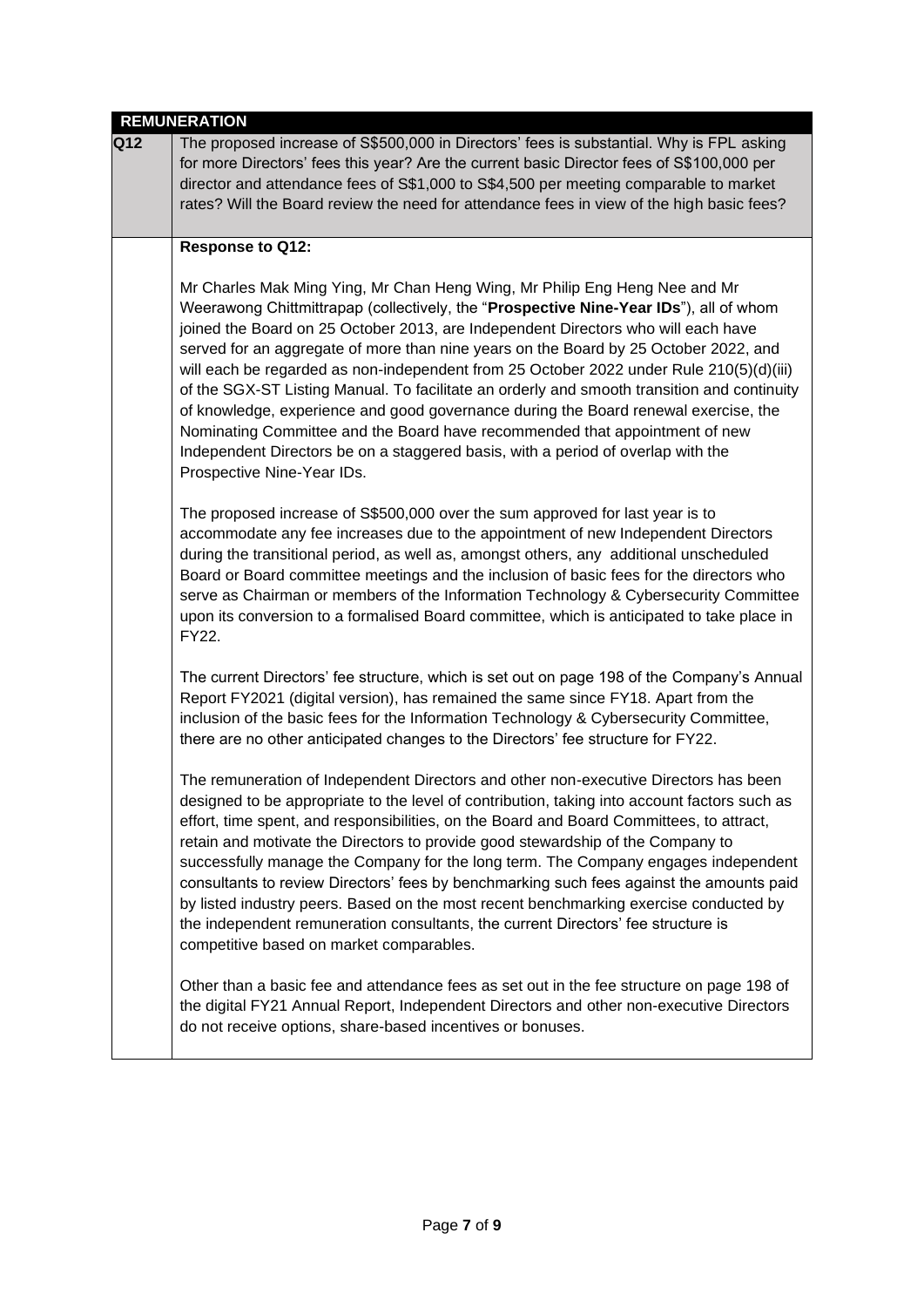| Q13 | On page 194 of the digital FY21 Annual Report, it was mentioned that Aon Solutions                                                                                  |
|-----|---------------------------------------------------------------------------------------------------------------------------------------------------------------------|
|     | Singapore Pte. Ltd. ("Aon") was appointed as the Company's remuneration consultant.                                                                                 |
|     | What were their recommendations?                                                                                                                                    |
|     |                                                                                                                                                                     |
|     | Response to Q13:                                                                                                                                                    |
|     |                                                                                                                                                                     |
|     | During FY21, Aon was appointed as the Company's remuneration consultant, and part of                                                                                |
|     | its scope is to review and provide recommendations on the Company's remuneration                                                                                    |
|     | framework for Key Management Personnel and other management personnel of the                                                                                        |
|     | Company.                                                                                                                                                            |
|     |                                                                                                                                                                     |
|     | Aon provided market data and market practices in view of the COVID-19 situation,                                                                                    |
|     | performed competitiveness analysis, and provided compensation recommendations                                                                                       |
|     | (including salaries, performance bonuses, grant of share awards and incentives for the                                                                              |
|     | Key Management Personnel) to ensure balance between the Group's resources and                                                                                       |
|     | rewarding employees' performance.                                                                                                                                   |
|     |                                                                                                                                                                     |
|     | The Remuneration Committee then reviewed the recommendations provided by Aon and<br>made its recommendations to the Board on the remuneration framework for the Key |
|     | Management Personnel and other management personnel of the Company. The                                                                                             |
|     | remuneration framework was endorsed by the Board.                                                                                                                   |
|     |                                                                                                                                                                     |
|     | The remuneration framework is tailored to the specific role and circumstances of each Key                                                                           |
|     | Management Personnel, to ensure an appropriate remuneration level and mix that                                                                                      |
|     | recognises the performance, potential and responsibilities of these individuals.                                                                                    |
|     |                                                                                                                                                                     |
|     | For the remuneration of Key Management Personnel, the Company advocates a                                                                                           |
|     | performance-based remuneration system that is highly flexible and responsive to the                                                                                 |
|     | market, and is structured so as to link a significant and appropriate proportion of                                                                                 |
|     | remuneration, including short-term and long-term incentives, to the Company's                                                                                       |
|     | performance and that of the individual.                                                                                                                             |
|     |                                                                                                                                                                     |
|     | <b>SUSTAINABILITY</b>                                                                                                                                               |
| Q14 | Can you share more details on FPL's short- and long-term sustainability strategy? Are                                                                               |
|     | there plans to link FPL's sustainability performance to the Group's remuneration                                                                                    |
|     | framework?                                                                                                                                                          |
|     | <b>Response to Q14:</b>                                                                                                                                             |
|     |                                                                                                                                                                     |
|     | Since 2017, Frasers Property has been supporting the 2030 Agenda for Sustainable                                                                                    |
|     | Development and the 17 Sustainable Development Goals ("SDGs") adopted by UN                                                                                         |
|     | member states in 2015. These SDGs establish a clear pathway and framework for how our                                                                               |
|     | businesses can work towards creating a more positive future by 2030. Our sustainability                                                                             |
|     | goals and framework are aligned to the eight SDGs where our business can make the                                                                                   |
|     | most significant impact. In each focus area, we have set ambitious targets including the                                                                            |
|     | five Group-wide sustainability goals, comprising both long-term and short-term goals,                                                                               |
|     | established in FY20:                                                                                                                                                |
|     |                                                                                                                                                                     |
|     | To be a net-zero carbon corporation by 2050<br>1.                                                                                                                   |
|     | To be climate-resilient and establish adaptation and mitigation plans by 2024<br>2.                                                                                 |
|     | To green-certify 80% of our owned and asset-managed properties by 2024<br>3.                                                                                        |